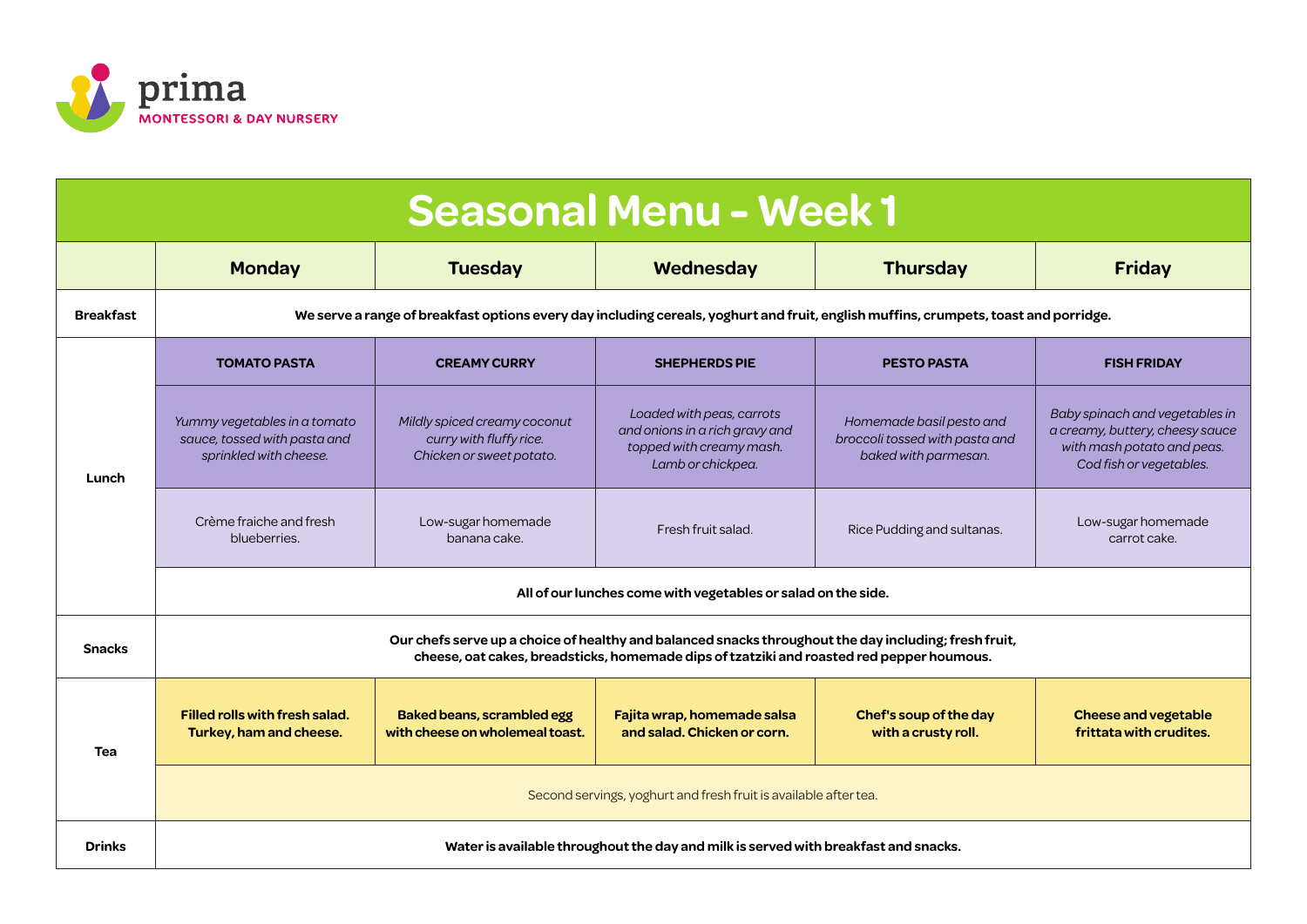

| <b>Seasonal Menu - Week 2</b> |                                                                                                                                                                                                    |                                                                          |                                                                                                                          |                                                                                         |                                                                                             |  |  |
|-------------------------------|----------------------------------------------------------------------------------------------------------------------------------------------------------------------------------------------------|--------------------------------------------------------------------------|--------------------------------------------------------------------------------------------------------------------------|-----------------------------------------------------------------------------------------|---------------------------------------------------------------------------------------------|--|--|
|                               | <b>Monday</b>                                                                                                                                                                                      | <b>Tuesday</b>                                                           | Wednesday                                                                                                                | <b>Thursday</b>                                                                         | <b>Friday</b>                                                                               |  |  |
| <b>Breakfast</b>              | We serve a range of breakfast options every day including cereals, yoghurt and fruit, English muffins, crumpets, toast and porridge.                                                               |                                                                          |                                                                                                                          |                                                                                         |                                                                                             |  |  |
| Lunch                         | <b>CHOW MEIN</b>                                                                                                                                                                                   | <b>VEGETABLE JAMBALAYA</b>                                               | <b>ROAST DINNER</b>                                                                                                      | <b>CAULIFLOWER MACARONI AND</b><br><b>CHEESE</b>                                        | <b>COTTAGE PIE</b>                                                                          |  |  |
|                               | Vegetables, bean shoots and a<br>splash of soy with noodles.<br>Chicken or vegetables.                                                                                                             | Colourful rice packed with<br>vegetables and flavoured with<br>paprika.  | Scrummy roast potatoes,<br>Yorkshire puddings,<br>vegetables and gravy.<br>Roast chicken or roasted<br>butternut squash. | Cauliflower and macaroni pasta<br>in a cheesy sauce baked with a<br>crunchy golden top. | Hearty vegetable and<br>tomato sauce topped with<br>a creamy mash.<br>Beef mince or lentil. |  |  |
|                               | Fruit Yoghurt.                                                                                                                                                                                     | Low-sugar fruit crumble<br>and custard.                                  | A fresh melon medley.                                                                                                    | Golden-syrup homemade<br>fruity flapjack.                                               | Pineapple and mango smoothie.                                                               |  |  |
|                               | All of our lunches come with vegetables or salad on the side.                                                                                                                                      |                                                                          |                                                                                                                          |                                                                                         |                                                                                             |  |  |
| <b>Snacks</b>                 | Our chefs serve up a choice of healthy and balanced snacks throughout the day including; fresh fruit,<br>cheese, oat cakes, breadsticks, homemade dips of tzatziki and roasted red pepper houmous. |                                                                          |                                                                                                                          |                                                                                         |                                                                                             |  |  |
| <b>Tea</b>                    | Cheese topped muffins.<br><b>Tomato and cheese or</b><br>tomato and tuna.                                                                                                                          | <b>Breaded cod fish fingers,</b><br>wholemeal wrap, cheese<br>and beans. | Pitta pizzas with a homemade<br>tomato sauce and salad.                                                                  | <b>Chicken and vegetable</b><br>couscous.                                               | 3 cheese and basil pastry<br>pinwheels with salad.                                          |  |  |
|                               | Second servings, yoghurt and fresh fruit is available after tea.                                                                                                                                   |                                                                          |                                                                                                                          |                                                                                         |                                                                                             |  |  |
| <b>Drinks</b>                 | Water is available throughout the day and milk is served with breakfast and snacks.                                                                                                                |                                                                          |                                                                                                                          |                                                                                         |                                                                                             |  |  |